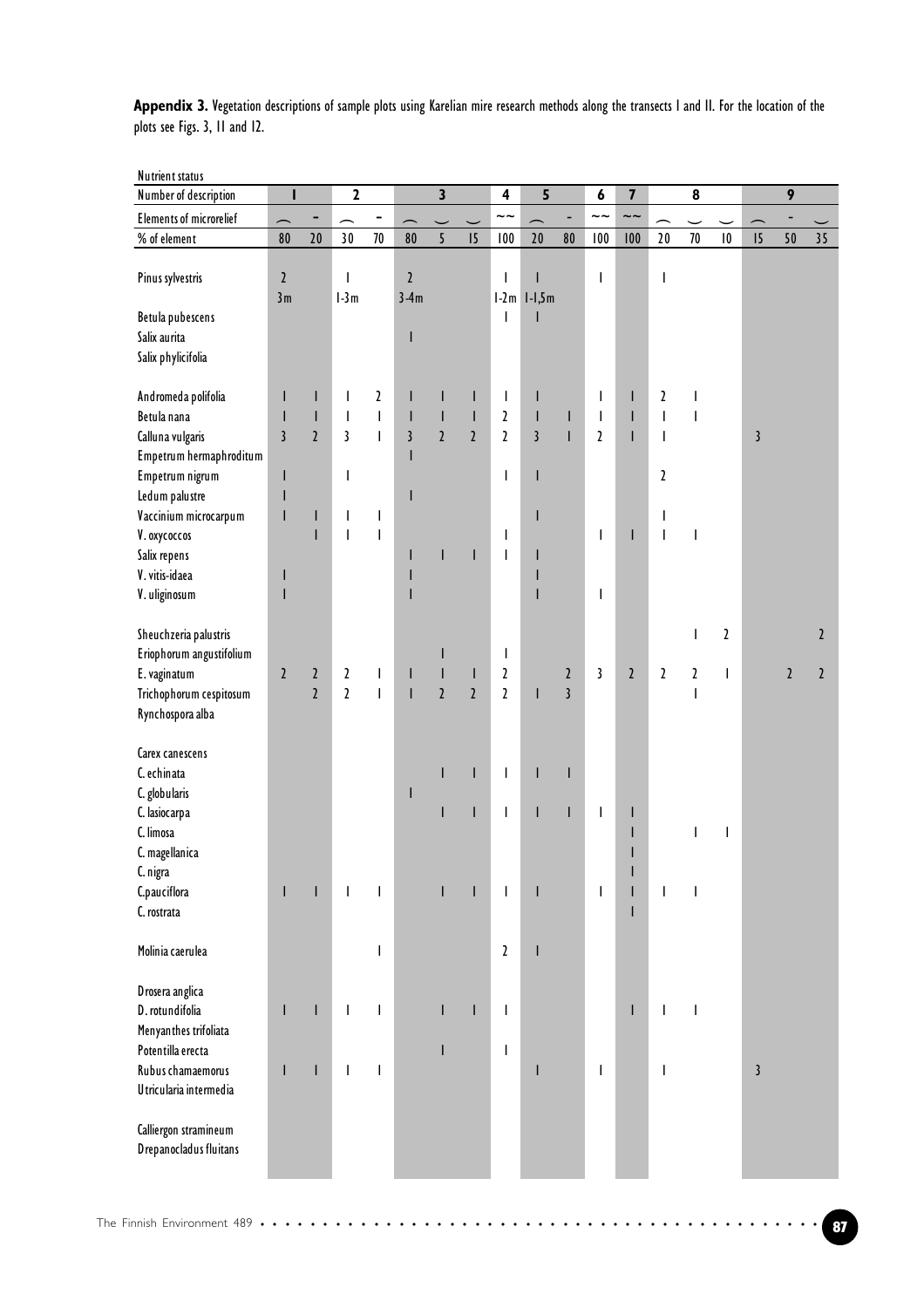| <b>Nutrient status</b>         |                          |                |                  |                          |                           |                         |                  |                         |                         |                         |                                       |                         |                                       |                          |                      |   |                  |                 |
|--------------------------------|--------------------------|----------------|------------------|--------------------------|---------------------------|-------------------------|------------------|-------------------------|-------------------------|-------------------------|---------------------------------------|-------------------------|---------------------------------------|--------------------------|----------------------|---|------------------|-----------------|
| Number of description          | т                        |                | $\mathbf 2$      |                          |                           | $\overline{\mathbf{3}}$ |                  | $\overline{\mathbf{4}}$ | $\overline{\mathbf{5}}$ |                         | 6                                     | $\overline{\mathbf{z}}$ |                                       | $\pmb{8}$                |                      |   | $\boldsymbol{9}$ |                 |
| <b>Elements of microrelief</b> | $\overline{\phantom{1}}$ | ۰              | ∽                | -                        |                           |                         |                  | $\sim\sim$              |                         | ÷,                      | $\sim\sim$                            | $\sim\sim$              |                                       |                          |                      |   |                  |                 |
| % of element                   | 80                       | $20\,$         | 30               | $70\,$                   | 80                        | $\overline{5}$          | 15               | 100                     | 20                      | 80                      | 100                                   | 100                     | $20\,$                                | 70                       | $\pmb{\mid} \pmb{0}$ | 5 | $50\,$           | 35 <sub>1</sub> |
|                                |                          |                |                  |                          |                           |                         |                  |                         |                         |                         |                                       |                         |                                       |                          |                      |   |                  |                 |
| Aulacomnium palustre           |                          |                |                  |                          |                           |                         |                  |                         |                         |                         | $\begin{array}{c} \hline \end{array}$ | I                       |                                       |                          |                      |   |                  |                 |
| Dicranum bergerii              |                          |                |                  |                          |                           |                         |                  |                         | ı                       |                         |                                       |                         |                                       |                          |                      |   |                  |                 |
| Dicranum sp                    | L                        |                |                  |                          |                           |                         |                  | $\mathsf{I}$            |                         |                         |                                       |                         | I                                     |                          |                      |   |                  |                 |
| Pleurozium schreberi           | $\! + \!$                |                |                  |                          |                           |                         |                  |                         |                         |                         |                                       |                         |                                       |                          |                      |   |                  |                 |
| Pohlia nutans                  |                          |                |                  |                          |                           |                         |                  |                         |                         |                         |                                       |                         |                                       |                          |                      |   |                  |                 |
| Polytrichum commune            |                          |                |                  |                          |                           |                         |                  |                         |                         |                         |                                       |                         |                                       |                          |                      |   |                  |                 |
| Polytrichum strictum           | T                        | $\mathsf I$    |                  |                          |                           |                         | $\boldsymbol{+}$ | $\mathbf{I}$            |                         |                         | $\overline{\phantom{a}}$              | L                       | $\begin{array}{c} \hline \end{array}$ |                          |                      |   |                  |                 |
|                                |                          |                |                  |                          |                           |                         |                  |                         |                         |                         |                                       |                         |                                       |                          |                      |   |                  |                 |
| Sphagnum angustifolium         | $\mathbf{2}$             | $\mathfrak z$  | $\mathbf{I}$     | $\boldsymbol{+}$         |                           |                         | T                | $\boldsymbol{+}$        |                         |                         | $\overline{2}$                        |                         | $\mathbf{2}$                          |                          |                      |   |                  |                 |
| S. balticum                    |                          | $\overline{4}$ |                  | $\overline{\mathbf{4}}$  |                           |                         |                  |                         |                         | $\overline{\mathbf{r}}$ |                                       | $\overline{\mathbf{3}}$ |                                       | 5                        | $\mathbf{3}$         |   |                  |                 |
| S. compactum                   |                          |                |                  | $\overline{1}$           |                           | $\overline{3}$          | $\overline{4}$   | $\mathbf{3}$            |                         | $\overline{5}$          | $\mathsf{I}$                          |                         |                                       |                          |                      |   |                  |                 |
| S. cuspidatum                  |                          |                |                  |                          |                           |                         |                  |                         |                         |                         |                                       |                         |                                       |                          |                      |   |                  |                 |
| S. fallax                      |                          |                |                  |                          |                           |                         |                  | $\mathbf{2}$            |                         |                         |                                       |                         |                                       |                          |                      |   |                  |                 |
| S. fimbriatum                  |                          |                |                  |                          |                           |                         |                  |                         | $\mathbf{2}$            |                         |                                       |                         | 5                                     |                          |                      |   |                  |                 |
| S. fuscum                      | $\overline{4}$           | $\mathfrak z$  | 5                |                          | $\overline{2}$            | $^{+}$                  |                  |                         |                         |                         |                                       |                         |                                       |                          |                      | 5 |                  |                 |
| S. lindbergii                  |                          |                |                  |                          |                           |                         |                  |                         |                         |                         |                                       |                         |                                       |                          |                      |   |                  |                 |
| S. magellanicum                |                          |                | $\boldsymbol{+}$ | $\overline{\phantom{a}}$ |                           |                         |                  |                         |                         |                         |                                       | $\boldsymbol{+}$        |                                       | $\overline{\phantom{a}}$ |                      |   |                  |                 |
| S. majus                       |                          |                |                  |                          |                           |                         |                  |                         |                         |                         | $\begin{array}{c} \hline \end{array}$ | $\mathbf{I}$            |                                       | $\ddot{}$                | 5                    |   |                  |                 |
| S. molle                       |                          |                |                  |                          |                           |                         | $\mathbf{I}$     | $\mathbf{2}$            |                         |                         |                                       |                         |                                       |                          |                      |   |                  |                 |
| S. nemoreum                    | $\mathfrak{z}$           |                |                  |                          | $\overline{4}$            | $\boldsymbol{+}$        |                  | $\overline{\mathbf{3}}$ | $\overline{4}$          |                         |                                       |                         |                                       |                          |                      |   |                  |                 |
|                                |                          |                |                  |                          |                           |                         | $\overline{4}$   |                         |                         |                         | 5                                     | 5 <sup>5</sup>          |                                       |                          |                      |   |                  |                 |
| S. papillosum                  |                          |                |                  | 4                        |                           | $\overline{4}$          |                  |                         |                         | T                       |                                       |                         |                                       | $\overline{4}$           | T                    |   | 4                | 4               |
| S. pulchrum                    |                          |                |                  |                          |                           |                         |                  |                         |                         |                         |                                       |                         |                                       |                          |                      |   |                  | $\overline{3}$  |
| S. rubellum                    | T                        | $\overline{4}$ | $\mathbf{2}$     | $\mathbf{2}$             |                           | $\mathbf{2}$            |                  |                         |                         | T                       |                                       |                         | $\overline{\phantom{a}}$              | $\! + \!$                | $\mathsf{I}$         |   |                  |                 |
| S. russowii                    |                          |                |                  | $\overline{1}$           |                           |                         |                  |                         |                         |                         |                                       |                         |                                       |                          |                      |   |                  |                 |
| S. tenellum                    |                          |                |                  |                          |                           |                         | $\mathsf I$      | $\mathbf{2}$            |                         |                         |                                       |                         |                                       |                          |                      |   |                  |                 |
|                                |                          |                |                  |                          |                           |                         |                  |                         |                         |                         |                                       |                         |                                       |                          |                      |   |                  |                 |
| Cephalozia sp                  |                          |                |                  | $\mathbf{I}$             |                           |                         |                  |                         |                         |                         |                                       |                         |                                       |                          |                      |   |                  |                 |
| Hepaticae sp                   |                          |                |                  |                          |                           |                         |                  |                         |                         |                         |                                       |                         |                                       |                          |                      |   |                  |                 |
| Mylia anomala                  | I                        |                | $\mathsf I$      |                          |                           |                         |                  |                         |                         |                         |                                       |                         |                                       |                          |                      |   |                  |                 |
|                                |                          |                |                  |                          |                           |                         |                  |                         |                         |                         |                                       |                         |                                       |                          |                      |   |                  |                 |
| Cetraria ericetorum            |                          |                |                  |                          |                           |                         |                  |                         |                         |                         |                                       |                         |                                       |                          |                      |   |                  |                 |
| Cetraria islandica             |                          |                |                  |                          |                           |                         |                  |                         |                         |                         |                                       |                         |                                       |                          |                      |   |                  |                 |
| Cladina alpestris              |                          |                |                  |                          | $\boldsymbol{\mathsf{2}}$ |                         |                  |                         |                         |                         |                                       |                         |                                       |                          |                      |   |                  |                 |
| C. arbuscula                   | $\mathsf{I}$             |                | T                |                          | $\mathfrak{z}$            |                         |                  |                         | $\mathbf{2}$            |                         |                                       |                         |                                       |                          |                      |   |                  |                 |
| C. fimbriata                   |                          |                |                  |                          |                           |                         |                  |                         |                         |                         |                                       |                         |                                       |                          |                      |   |                  |                 |
| C. mitis                       |                          |                |                  |                          | $\mathsf I$               |                         |                  |                         |                         |                         |                                       |                         |                                       |                          |                      |   |                  |                 |
| C. squamosa                    |                          |                |                  |                          |                           |                         |                  |                         |                         |                         |                                       |                         |                                       |                          |                      |   |                  |                 |
| C. stygia                      | $\mathsf I$              |                | T                |                          | $\boldsymbol{\mathsf{2}}$ |                         |                  |                         | $\mathbf{2}$            |                         |                                       |                         |                                       |                          |                      |   |                  |                 |
| Cladonia coccifera             |                          |                |                  |                          |                           |                         |                  |                         |                         |                         |                                       |                         |                                       |                          |                      |   |                  |                 |
| C. cornuta                     |                          |                |                  |                          |                           |                         |                  |                         |                         |                         |                                       |                         |                                       |                          |                      |   |                  |                 |
| C. deformis                    |                          |                |                  |                          | $\mathsf I$               |                         |                  |                         |                         |                         |                                       |                         |                                       |                          |                      |   |                  |                 |
| C. gracilis                    |                          |                |                  |                          | I                         |                         |                  |                         |                         |                         |                                       |                         |                                       |                          |                      |   |                  |                 |
| C. subfarina                   |                          |                |                  |                          |                           |                         |                  |                         |                         |                         |                                       |                         |                                       |                          |                      |   |                  |                 |
| C. subfurcata                  |                          |                |                  |                          |                           |                         |                  |                         |                         |                         |                                       |                         |                                       |                          |                      |   |                  |                 |
| C. sulfurina                   |                          |                |                  |                          | I                         |                         |                  |                         |                         |                         |                                       |                         |                                       |                          |                      |   |                  |                 |
| C. uncialis                    |                          |                |                  |                          |                           |                         |                  |                         |                         |                         |                                       |                         |                                       |                          |                      |   |                  |                 |
| Cladina spl                    |                          |                |                  |                          |                           |                         |                  |                         |                         |                         |                                       |                         |                                       |                          |                      |   |                  |                 |
| sp 2                           |                          |                |                  |                          |                           |                         |                  |                         |                         |                         |                                       |                         |                                       |                          |                      |   |                  |                 |
| Algae                          |                          |                |                  |                          |                           |                         |                  |                         |                         |                         |                                       |                         |                                       |                          |                      |   |                  |                 |
|                                |                          |                |                  |                          |                           |                         |                  |                         |                         |                         |                                       |                         |                                       |                          |                      |   |                  |                 |
|                                |                          |                |                  |                          |                           |                         |                  |                         |                         |                         |                                       |                         |                                       |                          |                      |   |                  |                 |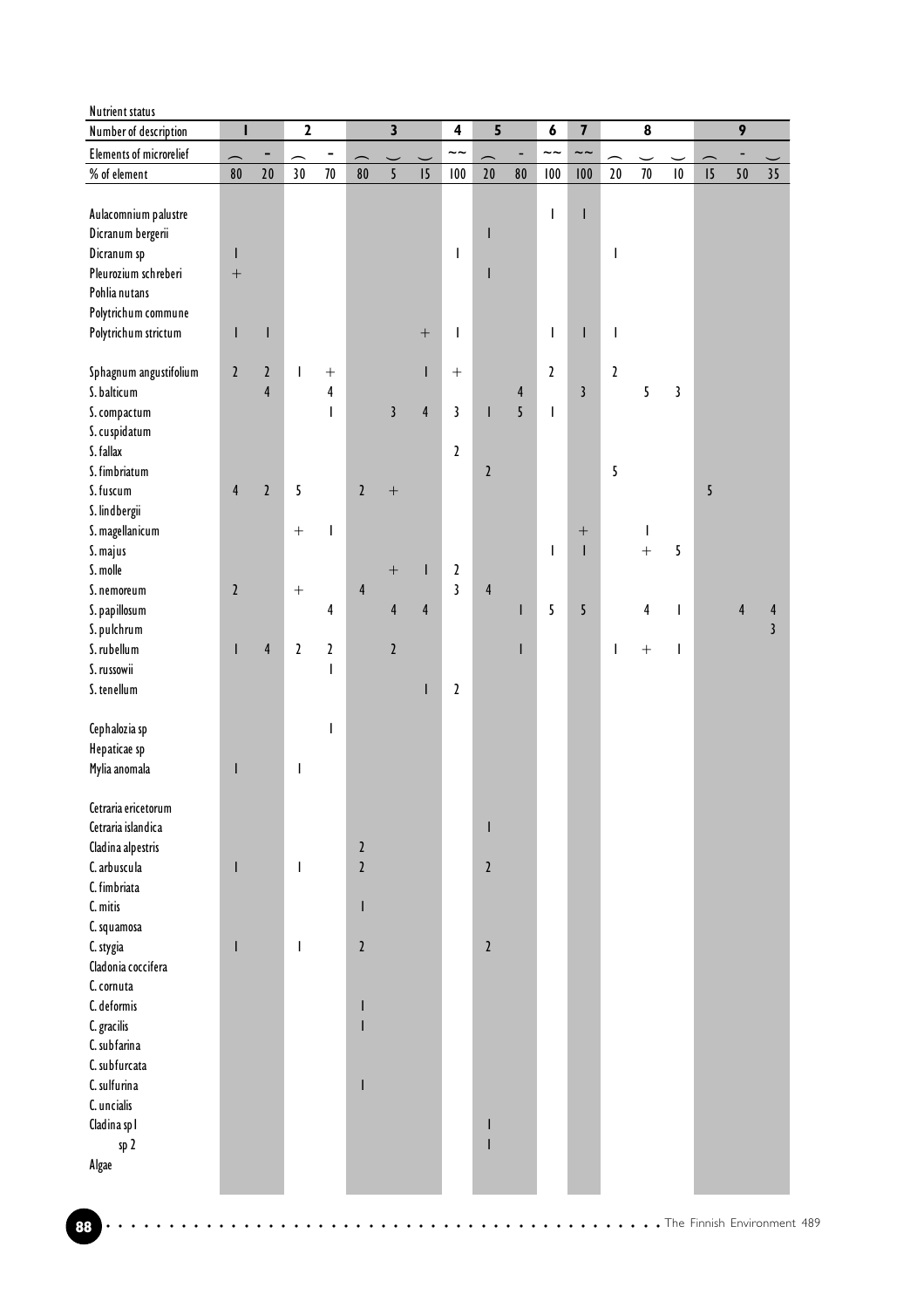| Number of description          |               | $\overline{10}$           |                          |                | $\mathbf{II}$  |    |                          | $\overline{17}$        |                                          |               | $\overline{16}$         |    |                |                           | $\overline{15}$          |              |                | 4                         |                |
|--------------------------------|---------------|---------------------------|--------------------------|----------------|----------------|----|--------------------------|------------------------|------------------------------------------|---------------|-------------------------|----|----------------|---------------------------|--------------------------|--------------|----------------|---------------------------|----------------|
| <b>Elements of microrelief</b> |               |                           |                          |                |                |    |                          |                        |                                          | m             |                         |    |                |                           |                          |              |                |                           |                |
| % of element                   | 30            | 70                        | $\overline{30}$          | $\overline{5}$ | 5              | 60 | 25                       | $70\,$                 | 5                                        | 10            | 70                      | 10 | 0              | $\pmb{\mid} \pmb{0}$      | 85                       | 5            | $\overline{5}$ | $60\,$                    | 35             |
|                                |               |                           |                          |                |                |    |                          |                        |                                          |               |                         |    |                |                           |                          |              |                |                           |                |
| Pinus sylvestris               |               |                           | $\mathsf{I}$             |                |                |    | $\overline{\phantom{a}}$ |                        |                                          | ı             |                         |    |                | I                         |                          |              |                |                           |                |
|                                |               |                           | 1,5m                     |                |                |    | 2m                       |                        |                                          |               |                         |    |                | $2-3m$                    |                          |              |                |                           |                |
| Betula pubescens               |               |                           |                          |                |                |    |                          |                        |                                          |               |                         |    |                |                           |                          |              |                |                           |                |
| Salix aurita                   |               |                           |                          |                |                |    |                          |                        |                                          |               |                         |    |                |                           |                          |              |                |                           |                |
| Salix phylicifolia             |               |                           |                          |                |                |    |                          |                        |                                          |               |                         |    |                |                           |                          |              |                |                           |                |
|                                |               |                           |                          |                |                |    |                          |                        |                                          |               |                         |    |                |                           |                          |              |                |                           |                |
| Andromeda polifolia            | $\mathfrak z$ |                           | I                        | $\overline{2}$ | $\mathsf{I}$   |    | $\mathbf{2}$             | $\overline{1}$         | $\mathbf{I}$                             | $\mathfrak z$ | Ī                       |    | T              | $\mathbf{I}$              |                          |              | $\mathfrak z$  | ı                         |                |
| Betula nana                    | T             |                           | $\mathsf{I}$             |                |                |    | $\mathsf I$              | $\overline{1}$         |                                          |               |                         |    |                | $\boldsymbol{\mathsf{2}}$ | $\overline{1}$           |              |                |                           |                |
| Calluna vulgaris               |               |                           | $\mathfrak z$            |                |                |    | $\boldsymbol{\lambda}$   |                        |                                          |               |                         |    |                | $\mathfrak z$             |                          |              | ı              |                           |                |
|                                |               |                           |                          |                |                |    |                          |                        |                                          |               |                         |    |                |                           |                          |              |                |                           |                |
| Empetrum hermaphroditum        |               |                           |                          |                |                |    |                          |                        |                                          |               |                         |    |                |                           |                          |              |                |                           |                |
| Empetrum nigrum                | I             |                           | $\mathfrak z$            |                |                |    | $\boldsymbol{\lambda}$   |                        |                                          | 2             |                         |    |                | $\mathfrak z$             |                          |              | $\mathfrak z$  |                           |                |
| Ledum palustre                 |               |                           | ı                        |                |                |    | $\mathsf{l}$             |                        |                                          |               |                         |    |                | $\mathsf{l}$              |                          |              |                |                           |                |
| Vaccinium microcarpum          |               |                           | ı                        |                |                |    | $\mathsf{l}$             |                        |                                          |               |                         |    |                | $\mathbf{I}$              |                          |              | ı              |                           |                |
| V. oxycoccos                   | T             |                           |                          |                |                |    | $\overline{\phantom{a}}$ |                        | $\overline{1}$                           |               |                         |    |                | $\overline{\phantom{a}}$  | I                        |              | $\mathsf I$    |                           |                |
| Salix repens                   |               |                           |                          |                |                |    |                          |                        |                                          |               |                         |    |                |                           |                          |              |                |                           |                |
| V. vitis-idaea                 |               |                           |                          |                |                |    |                          |                        |                                          |               |                         |    |                |                           |                          |              |                |                           |                |
| V. uliginosum                  |               |                           |                          |                |                |    |                          |                        |                                          |               |                         |    |                | $\mathbf{I}$              |                          |              |                |                           |                |
|                                |               |                           |                          |                |                |    |                          |                        |                                          |               |                         |    |                |                           |                          |              |                |                           |                |
| Sheuchzeria palustris          | T             | T                         |                          |                | $\mathfrak{z}$ |    |                          |                        | $\mathbf{2}$                             |               | T                       | T  | $\mathfrak{z}$ |                           | T                        | I            |                | $\boldsymbol{\mathsf{2}}$ |                |
| Eriophorum angustifolium       |               | T                         |                          |                |                |    |                          |                        |                                          |               |                         |    |                |                           |                          |              |                |                           |                |
| E. vaginatum                   | T             |                           | $\mathsf{I}$             | $\mathfrak z$  |                |    | $\mathbf{I}$             | $\boldsymbol{\lambda}$ | $\overline{\phantom{a}}$                 | $\mathfrak z$ | $\mathfrak z$           |    |                | $\overline{2}$            | $\mathbf{2}$             | L            | $\mathsf{I}$   | $\mathfrak{z}$            | $\mathfrak{z}$ |
| Trichophorum cespitosum        |               |                           | I                        |                |                |    | $\overline{\phantom{a}}$ | $\overline{2}$         |                                          | I             | $\overline{\mathbf{r}}$ |    | ı              | $\overline{\phantom{a}}$  | $\mathfrak z$            |              |                |                           |                |
| Rynchospora alba               | I             | $\boldsymbol{\mathsf{2}}$ |                          |                | ı              |    |                          |                        | T                                        |               | $\overline{1}$          |    | ı              |                           | $\overline{\phantom{a}}$ | $\mathsf{I}$ |                | I                         |                |
|                                |               |                           |                          |                |                |    |                          |                        |                                          |               |                         |    |                |                           |                          |              |                |                           |                |
| Carex canescens                |               |                           |                          |                |                |    |                          |                        |                                          |               |                         |    |                |                           |                          |              |                |                           |                |
| C. echinata                    |               |                           |                          |                |                |    |                          |                        |                                          |               |                         |    |                |                           |                          |              |                |                           |                |
| C. globularis                  |               |                           |                          |                |                |    |                          |                        |                                          |               |                         |    |                |                           |                          |              |                |                           |                |
| C. lasiocarpa                  |               |                           |                          |                |                |    |                          |                        |                                          |               |                         |    |                |                           |                          |              |                |                           |                |
| C. limosa                      | $\mathsf{I}$  | $\boldsymbol{\mathsf{2}}$ |                          |                |                |    |                          |                        |                                          |               |                         | ı  | $\mathsf I$    |                           |                          |              |                |                           |                |
| C. magellanica                 |               |                           |                          |                |                |    |                          |                        |                                          |               |                         |    |                |                           |                          |              |                |                           |                |
| C. nigra                       |               |                           |                          |                |                |    |                          |                        |                                          |               |                         |    |                |                           |                          |              |                |                           |                |
| C.pauciflora                   | I             |                           |                          |                |                |    |                          |                        |                                          |               |                         |    |                |                           |                          |              |                |                           |                |
| C. rostrata                    | $\mathfrak z$ | $\boldsymbol{\mathsf{2}}$ |                          |                |                |    |                          |                        |                                          |               |                         |    |                |                           |                          |              |                |                           |                |
|                                |               |                           |                          |                |                |    |                          |                        |                                          |               |                         |    |                |                           |                          |              |                |                           |                |
| Molinia caerulea               |               |                           |                          |                |                |    |                          |                        |                                          |               |                         |    |                |                           |                          |              |                |                           |                |
| Drosera anglica                |               | T                         |                          |                | I              |    |                          | ı                      |                                          |               |                         | ı  | $\mathsf{l}$   |                           |                          |              |                |                           |                |
|                                |               |                           |                          |                |                |    |                          | $\overline{1}$         | $\mathsf{l}$<br>$\overline{\phantom{a}}$ |               |                         |    |                |                           | $\overline{1}$           |              |                |                           |                |
| D. rotundifolia                | T             |                           | $\overline{\phantom{a}}$ |                |                |    | $\overline{\phantom{a}}$ |                        |                                          | ı             |                         |    |                | $\overline{\phantom{a}}$  |                          |              | I              |                           |                |
| Menyanthes trifoliata          |               | $\boldsymbol{\lambda}$    |                          |                |                |    |                          |                        |                                          |               |                         |    |                |                           |                          |              |                |                           |                |
| Potentilla erecta              |               |                           |                          |                |                |    |                          |                        |                                          |               |                         |    |                |                           |                          |              |                |                           |                |
| Rubus chamaemorus              |               |                           | $\sqrt{2}$               |                |                |    | $\mathfrak z$            | $\mathbf{I}$           |                                          | $\sqrt{2}$    |                         |    |                | $\overline{2}$            | $\overline{\phantom{a}}$ |              | $\mathfrak{z}$ |                           |                |
| Utricularia intermedia         |               |                           |                          |                |                |    |                          |                        |                                          |               |                         | T  |                |                           |                          |              |                |                           |                |
|                                |               |                           |                          |                |                |    |                          |                        |                                          |               |                         |    |                |                           |                          |              |                |                           |                |
| Calliergon stramineum          | I             |                           |                          |                |                |    |                          |                        |                                          |               |                         |    |                |                           |                          |              |                |                           |                |
| Drepanocladus fluitans         |               |                           |                          |                |                |    |                          |                        |                                          |               |                         |    |                |                           |                          |              |                |                           |                |
|                                |               |                           |                          |                |                |    |                          |                        |                                          |               |                         |    |                |                           |                          |              |                |                           |                |
|                                |               |                           |                          |                |                |    |                          |                        |                                          |               |                         |    |                |                           |                          |              |                |                           |                |
|                                |               |                           |                          |                |                |    |                          |                        |                                          |               |                         |    |                |                           |                          |              |                |                           |                |
|                                |               |                           |                          |                |                |    |                          |                        |                                          |               |                         |    |                |                           |                          |              |                |                           |                |
|                                |               |                           |                          |                |                |    |                          |                        |                                          |               |                         |    |                |                           |                          |              |                |                           |                |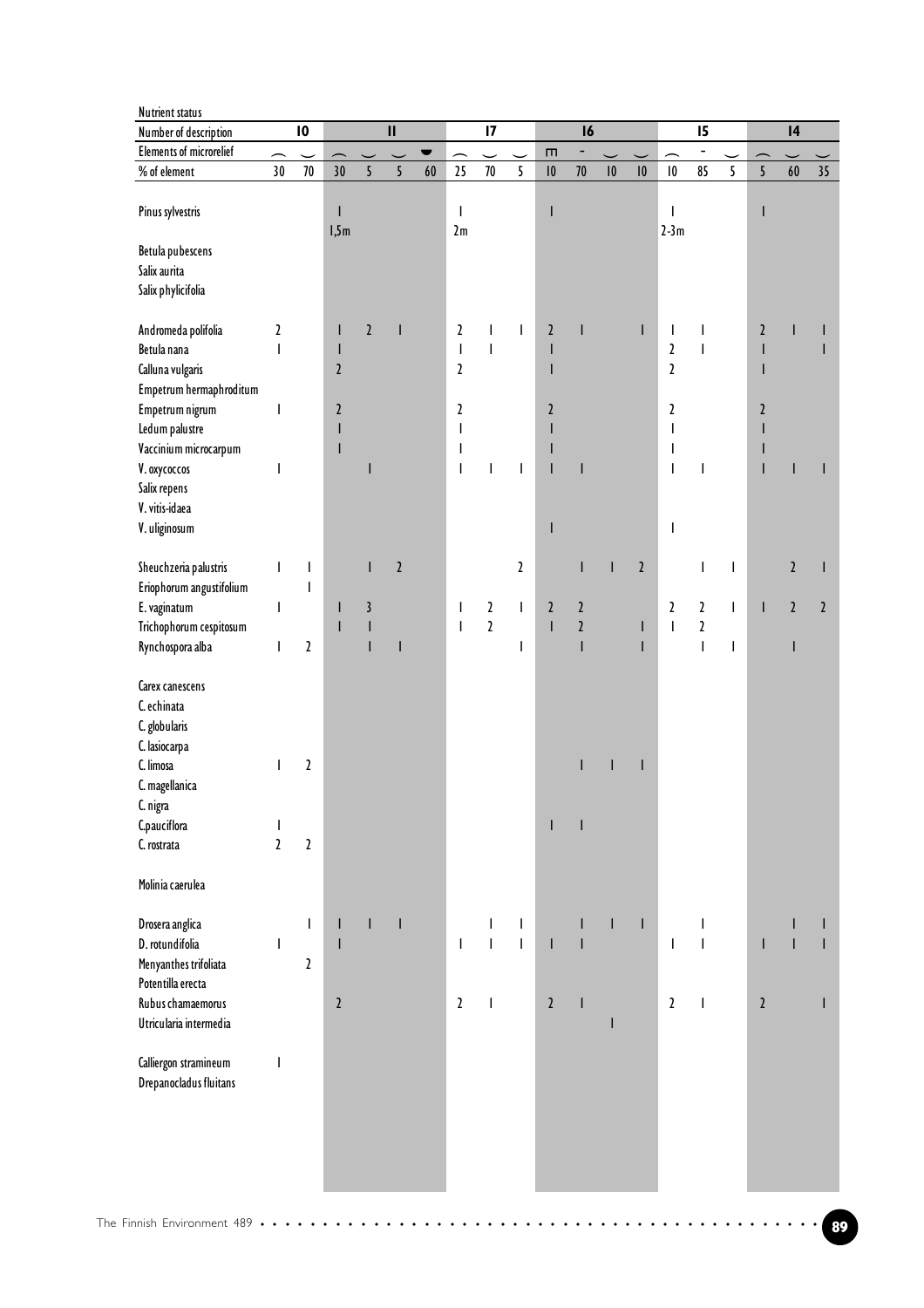| <b>Nutrient status</b>         |                          |                          |                |              |                            |                |                           |                           |                          |                      |                          |                          |                      |                         |                          |                          |                |                          |    |
|--------------------------------|--------------------------|--------------------------|----------------|--------------|----------------------------|----------------|---------------------------|---------------------------|--------------------------|----------------------|--------------------------|--------------------------|----------------------|-------------------------|--------------------------|--------------------------|----------------|--------------------------|----|
| Number of description          |                          | $\mathbf{I}$             |                |              | $\boldsymbol{\mathsf{II}}$ |                |                           | $\overline{17}$           |                          |                      | 16                       |                          |                      |                         | 15                       |                          |                | $\mathbf{I}$             |    |
| <b>Elements of microrelief</b> | $\overline{\phantom{0}}$ | $\overline{\phantom{0}}$ |                |              | $\overline{\phantom{0}}$   | $\blacksquare$ | $\overline{\phantom{1}}$  | $\overline{\phantom{0}}$  | $\overline{\phantom{0}}$ | $\blacksquare$       | $\overline{\phantom{a}}$ | $\overline{\phantom{0}}$ |                      | ∽                       | $\overline{\phantom{a}}$ |                          |                | $\overline{\phantom{0}}$ |    |
| % of element                   | 30 <sup>°</sup>          | $70\,$                   | 30             | 5            | 5                          | $60\,$         | 25                        | $70\,$                    | 5                        | $\pmb{\mid} \pmb{0}$ | $70\,$                   | $\pmb{\mid} \pmb{0}$     | $\pmb{\mid} \pmb{0}$ | $\pmb{\mid} \pmb{0}$    | 85                       | 5                        | 5              | $\bf 60$                 | 35 |
|                                |                          |                          |                |              |                            |                |                           |                           |                          |                      |                          |                          |                      |                         |                          |                          |                |                          |    |
| Aulacomnium palustre           |                          |                          |                |              |                            |                |                           |                           |                          | I                    |                          |                          |                      |                         |                          |                          |                |                          |    |
| Dicranum bergerii              |                          |                          |                |              |                            |                |                           |                           |                          |                      |                          |                          |                      |                         |                          |                          |                |                          |    |
| Dicranum sp                    |                          |                          | ı              |              |                            |                | $\overline{\phantom{a}}$  | ı                         |                          | ı                    |                          |                          |                      |                         |                          |                          |                |                          |    |
| Pleurozium schreberi           |                          |                          |                |              |                            |                | $\overline{\phantom{a}}$  |                           |                          | ı                    |                          |                          |                      | $\mathbf{2}$            |                          |                          | $\mathfrak z$  |                          |    |
| Pohlia nutans                  |                          |                          |                |              |                            |                |                           |                           |                          | ı                    |                          |                          |                      |                         |                          |                          |                |                          |    |
| Polytrichum commune            |                          |                          |                |              |                            |                |                           |                           |                          |                      |                          |                          |                      |                         |                          |                          |                |                          |    |
| Polytrichum strictum           | I                        |                          | T              |              |                            |                | I                         |                           |                          | T                    |                          |                          |                      | I                       |                          |                          | T              |                          |    |
|                                |                          |                          |                |              |                            |                |                           |                           |                          |                      |                          |                          |                      |                         |                          |                          |                |                          |    |
|                                |                          |                          |                |              |                            |                |                           |                           |                          | T                    |                          |                          |                      | $\mathsf{I}$            |                          |                          |                |                          |    |
| Sphagnum angustifolium         |                          |                          |                |              |                            |                |                           |                           | $\mathbf{3}$             |                      | $\mathfrak{z}$           |                          |                      |                         | $\mathfrak z$            |                          |                |                          |    |
| S. balticum                    |                          |                          |                | 5            |                            |                |                           | 5                         |                          |                      |                          |                          |                      |                         |                          |                          |                |                          |    |
| S. compactum                   |                          | T                        |                |              |                            |                |                           | $\ddot{}$                 |                          |                      |                          | $+$                      |                      |                         |                          |                          |                |                          |    |
| S. cuspidatum                  |                          |                          |                |              |                            |                |                           |                           |                          |                      |                          |                          |                      |                         |                          |                          |                |                          |    |
| S. fallax                      |                          |                          |                |              |                            |                |                           |                           |                          |                      |                          |                          |                      |                         |                          |                          |                |                          |    |
| S. fimbriatum                  |                          |                          |                |              |                            |                |                           |                           |                          |                      |                          |                          |                      |                         |                          |                          |                |                          |    |
| S. fuscum                      |                          |                          | $\overline{4}$ |              |                            |                | 3                         |                           |                          | $\sqrt{2}$           |                          |                          |                      | $\overline{\mathbf{4}}$ |                          |                          | $\overline{4}$ |                          |    |
| S. lindbergii                  |                          |                          |                | $\mathbf{2}$ | 5                          |                |                           |                           |                          |                      | ı                        |                          | 4                    |                         | $\mathsf{I}$             | $\overline{\phantom{a}}$ |                |                          |    |
| S. magellanicum                | $\boldsymbol{+}$         |                          |                |              |                            |                |                           |                           |                          | $\overline{4}$       |                          |                          |                      | $\mathbf{2}$            | $\mathsf I$              |                          | $\mathsf{l}$   |                          |    |
| S. majus                       |                          |                          |                |              |                            |                |                           |                           | 4                        |                      | T                        | $\overline{+}$           | 5                    |                         | $\mathsf{I}$             | 5                        |                | 5                        | 3  |
| S. molle                       |                          |                          |                |              |                            |                |                           |                           |                          |                      |                          |                          |                      |                         |                          |                          |                |                          |    |
| S. nemoreum                    |                          |                          |                |              |                            |                |                           | $\boldsymbol{\mathsf{2}}$ |                          |                      |                          |                          |                      | $\mathbf{I}$            |                          |                          | $\mathfrak z$  |                          |    |
| S. papillosum                  | 5                        |                          |                |              |                            |                |                           | $\overline{\mathbf{3}}$   |                          |                      | 5                        | $\boldsymbol{+}$         | $+$                  |                         | 5                        |                          |                | $\mathbf{3}$             | 5  |
| S. pulchrum                    | $\overline{\mathbf{3}}$  | $\overline{4}$           |                |              |                            |                |                           |                           |                          |                      |                          | $\boldsymbol{+}$         |                      |                         |                          |                          |                |                          |    |
| S. rubellum                    | $\ddot{}$                |                          | ı              |              |                            |                |                           | ı                         |                          |                      |                          |                          |                      |                         |                          |                          |                |                          |    |
| S. russowii                    |                          |                          |                |              |                            |                |                           |                           |                          |                      |                          |                          |                      |                         |                          |                          |                |                          |    |
| S. tenellum                    |                          |                          |                |              |                            |                |                           |                           |                          |                      |                          |                          |                      |                         |                          |                          |                |                          |    |
|                                |                          |                          |                |              |                            |                |                           |                           |                          |                      |                          |                          |                      |                         |                          |                          |                |                          |    |
| Cephalozia sp                  |                          |                          |                |              |                            |                |                           | T                         | $\mathbf{2}$             |                      |                          |                          |                      |                         |                          |                          |                |                          |    |
| Hepaticae sp                   |                          |                          |                |              |                            |                |                           |                           |                          |                      |                          | $\mathsf{l}$             |                      |                         |                          |                          |                |                          |    |
| Mylia anomala                  |                          |                          |                |              |                            |                | I                         |                           |                          |                      |                          |                          |                      |                         |                          |                          |                |                          |    |
|                                |                          |                          |                |              |                            |                |                           |                           |                          |                      |                          |                          |                      |                         |                          |                          |                |                          |    |
| Cetraria ericetorum            |                          |                          |                |              |                            |                |                           |                           |                          |                      |                          |                          |                      |                         |                          |                          |                |                          |    |
| Cetraria islandica             |                          |                          |                |              |                            |                |                           |                           |                          |                      |                          |                          |                      |                         |                          |                          |                |                          |    |
|                                |                          |                          |                |              |                            |                |                           |                           |                          |                      |                          |                          |                      |                         |                          |                          |                |                          |    |
| Cladina alpestris              |                          |                          |                |              |                            |                |                           |                           |                          |                      |                          |                          |                      |                         |                          |                          |                |                          |    |
| C. arbuscula                   |                          |                          | $\mathbf{3}$   |              |                            |                | $\boldsymbol{\mathsf{2}}$ |                           |                          |                      |                          |                          |                      |                         |                          |                          |                |                          |    |
| C. fimbriata                   |                          |                          |                |              |                            |                | $\overline{\phantom{a}}$  |                           |                          |                      |                          |                          |                      |                         |                          |                          |                |                          |    |
| C. mitis                       |                          |                          |                |              |                            |                |                           |                           |                          | I                    |                          |                          |                      | T                       |                          |                          |                |                          |    |
| C. squamosa                    |                          |                          |                |              |                            |                |                           |                           |                          |                      |                          |                          |                      |                         |                          |                          |                |                          |    |
| C. stygia                      |                          |                          | $\mathbf{3}$   |              |                            |                | 3                         |                           |                          | T                    |                          |                          |                      | T                       |                          |                          | т              |                          |    |
| Cladonia coccifera             |                          |                          |                |              |                            |                |                           |                           |                          |                      |                          |                          |                      |                         |                          |                          |                |                          |    |
| C. cornuta                     |                          |                          |                |              |                            |                |                           |                           |                          |                      |                          |                          |                      |                         |                          |                          |                |                          |    |
| C. deformis                    |                          |                          |                |              |                            |                |                           |                           |                          |                      |                          |                          |                      |                         |                          |                          |                |                          |    |
| C. gracilis                    |                          |                          |                |              |                            |                | ı                         |                           |                          |                      |                          |                          |                      |                         |                          |                          |                |                          |    |
| C. subfarina                   |                          |                          |                |              |                            |                | I                         |                           |                          |                      |                          |                          |                      |                         |                          |                          |                |                          |    |
| C. subfurcata                  |                          |                          | T              |              |                            |                |                           |                           |                          |                      |                          |                          |                      |                         |                          |                          |                |                          |    |
| C. sulfurina                   |                          |                          |                |              |                            |                |                           |                           |                          |                      |                          |                          |                      |                         |                          |                          |                |                          |    |
| C. uncialis                    |                          |                          |                |              |                            |                |                           |                           |                          |                      |                          |                          |                      |                         |                          |                          |                |                          |    |
| Cladina spl                    |                          |                          |                |              |                            |                |                           |                           |                          |                      |                          |                          |                      |                         |                          |                          |                |                          |    |
| sp 2                           |                          |                          |                |              |                            |                |                           |                           |                          |                      |                          |                          |                      |                         |                          |                          |                |                          |    |
| Algae                          |                          |                          |                |              |                            |                |                           |                           | I                        |                      |                          |                          |                      |                         |                          |                          |                |                          |    |
|                                |                          |                          |                |              |                            |                |                           |                           |                          |                      |                          |                          |                      |                         |                          |                          |                |                          |    |
|                                |                          |                          |                |              |                            |                |                           |                           |                          |                      |                          |                          |                      |                         |                          |                          |                |                          |    |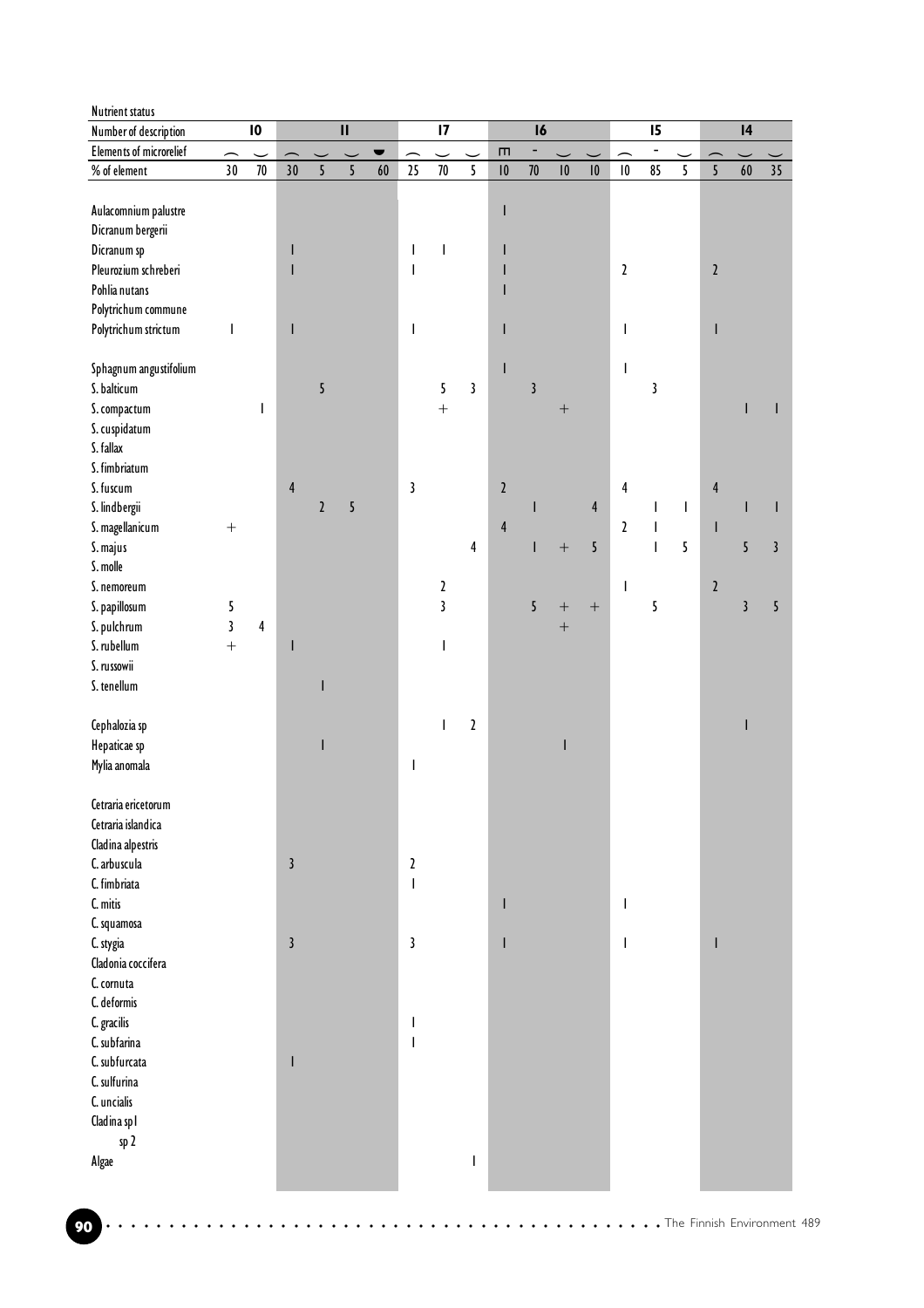| <b>Nutrient status</b>         |                          |                           |                                |                                       |                          |                          |                                                                                                                                                                                                                                                                                                                                                                                                                |                                                                                                                                                                                                                                                                                                                                                                                                                |                          |                                                                                                                                                                                                                                                                                                                                                                                  |                                       |                |                          |                                    |                                       |                          |                      |                  |  |
|--------------------------------|--------------------------|---------------------------|--------------------------------|---------------------------------------|--------------------------|--------------------------|----------------------------------------------------------------------------------------------------------------------------------------------------------------------------------------------------------------------------------------------------------------------------------------------------------------------------------------------------------------------------------------------------------------|----------------------------------------------------------------------------------------------------------------------------------------------------------------------------------------------------------------------------------------------------------------------------------------------------------------------------------------------------------------------------------------------------------------|--------------------------|----------------------------------------------------------------------------------------------------------------------------------------------------------------------------------------------------------------------------------------------------------------------------------------------------------------------------------------------------------------------------------|---------------------------------------|----------------|--------------------------|------------------------------------|---------------------------------------|--------------------------|----------------------|------------------|--|
| Number of description          | 13                       |                           | 12                             |                                       | 20                       |                          | 21                                                                                                                                                                                                                                                                                                                                                                                                             |                                                                                                                                                                                                                                                                                                                                                                                                                |                          |                                                                                                                                                                                                                                                                                                                                                                                  | 22                                    |                |                          |                                    |                                       | 23                       |                      |                  |  |
| <b>Elements of microrelief</b> | $\overline{\phantom{1}}$ | $\overline{\phantom{0}}$  | $\overline{\phantom{0}}$       | -                                     | $\overline{\phantom{0}}$ | $\overline{\phantom{a}}$ | $\overline{\phantom{0}}$                                                                                                                                                                                                                                                                                                                                                                                       | -                                                                                                                                                                                                                                                                                                                                                                                                              |                          |                                                                                                                                                                                                                                                                                                                                                                                  | $\overline{\phantom{0}}$              |                |                          |                                    |                                       | $\overline{\phantom{0}}$ |                      |                  |  |
| % of element                   | $\pmb{\mid} \pmb{0}$     | 90                        | $\bf 60$                       | 40                                    | $20\,$                   | $80\,$                   | $20\,$                                                                                                                                                                                                                                                                                                                                                                                                         | ${\bf 80}$                                                                                                                                                                                                                                                                                                                                                                                                     | 30                       | 15                                                                                                                                                                                                                                                                                                                                                                               | 10                                    | $20\,$         | $\overline{15}$          | 30                                 | 5                                     | 15                       | $\pmb{\mid} \pmb{0}$ | 30               |  |
|                                |                          |                           |                                |                                       |                          |                          |                                                                                                                                                                                                                                                                                                                                                                                                                |                                                                                                                                                                                                                                                                                                                                                                                                                |                          |                                                                                                                                                                                                                                                                                                                                                                                  |                                       |                |                          |                                    |                                       |                          |                      |                  |  |
| Pinus sylvestris               | T                        |                           | $\mathbf{2}$                   | I                                     | T                        |                          | I                                                                                                                                                                                                                                                                                                                                                                                                              |                                                                                                                                                                                                                                                                                                                                                                                                                | T                        |                                                                                                                                                                                                                                                                                                                                                                                  |                                       |                |                          |                                    |                                       |                          |                      |                  |  |
|                                | 2m                       |                           | $2 - 2,5m$                     |                                       | 2m                       |                          |                                                                                                                                                                                                                                                                                                                                                                                                                |                                                                                                                                                                                                                                                                                                                                                                                                                | $2-3m$                   |                                                                                                                                                                                                                                                                                                                                                                                  |                                       |                |                          | $2-3m$                             |                                       |                          |                      |                  |  |
| Betula pubescens               |                          |                           |                                |                                       | T                        |                          |                                                                                                                                                                                                                                                                                                                                                                                                                |                                                                                                                                                                                                                                                                                                                                                                                                                |                          |                                                                                                                                                                                                                                                                                                                                                                                  |                                       |                |                          |                                    |                                       |                          |                      |                  |  |
| Salix aurita                   |                          |                           |                                |                                       | I                        |                          |                                                                                                                                                                                                                                                                                                                                                                                                                |                                                                                                                                                                                                                                                                                                                                                                                                                |                          |                                                                                                                                                                                                                                                                                                                                                                                  |                                       |                |                          |                                    |                                       |                          |                      |                  |  |
| Salix phylicifolia             |                          |                           |                                |                                       |                          |                          |                                                                                                                                                                                                                                                                                                                                                                                                                |                                                                                                                                                                                                                                                                                                                                                                                                                |                          |                                                                                                                                                                                                                                                                                                                                                                                  |                                       |                |                          |                                    |                                       |                          |                      |                  |  |
|                                |                          |                           |                                |                                       |                          |                          |                                                                                                                                                                                                                                                                                                                                                                                                                |                                                                                                                                                                                                                                                                                                                                                                                                                |                          |                                                                                                                                                                                                                                                                                                                                                                                  |                                       |                |                          |                                    |                                       |                          |                      |                  |  |
| Andromeda polifolia            | T                        | I                         | L                              | $\mathsf I$                           |                          |                          | I                                                                                                                                                                                                                                                                                                                                                                                                              | I                                                                                                                                                                                                                                                                                                                                                                                                              | T                        | $\boldsymbol{\lambda}$                                                                                                                                                                                                                                                                                                                                                           | $\overline{\phantom{a}}$              | I              |                          | T                                  | $\mathfrak{p}$                        | $+$                      | ı                    | $^{+}$           |  |
| Betula nana                    | $\mathbf{z}$             | T                         | $\mathsf{I}$<br>$\overline{2}$ | $\mathsf I$                           | $\mathbf{I}$             | T                        | $\overline{1}$                                                                                                                                                                                                                                                                                                                                                                                                 | T                                                                                                                                                                                                                                                                                                                                                                                                              | $\mathbf{I}$             |                                                                                                                                                                                                                                                                                                                                                                                  | I                                     |                |                          | $\boldsymbol{+}$<br>$\overline{3}$ |                                       |                          |                      |                  |  |
| Calluna vulgaris               | $\overline{a}$           | $\overline{\phantom{a}}$  |                                | $\overline{1}$                        | $\overline{\mathbf{r}}$  | I                        |                                                                                                                                                                                                                                                                                                                                                                                                                |                                                                                                                                                                                                                                                                                                                                                                                                                | $\mathfrak{c}$           | $\begin{array}{c} \rule{0pt}{2.5ex} \rule{0pt}{2.5ex} \rule{0pt}{2.5ex} \rule{0pt}{2.5ex} \rule{0pt}{2.5ex} \rule{0pt}{2.5ex} \rule{0pt}{2.5ex} \rule{0pt}{2.5ex} \rule{0pt}{2.5ex} \rule{0pt}{2.5ex} \rule{0pt}{2.5ex} \rule{0pt}{2.5ex} \rule{0pt}{2.5ex} \rule{0pt}{2.5ex} \rule{0pt}{2.5ex} \rule{0pt}{2.5ex} \rule{0pt}{2.5ex} \rule{0pt}{2.5ex} \rule{0pt}{2.5ex} \rule{0$ | $\overline{\phantom{a}}$              |                |                          |                                    | $\boldsymbol{+}$                      |                          | $+$                  |                  |  |
| Empetrum hermaphroditum        |                          |                           |                                |                                       |                          |                          |                                                                                                                                                                                                                                                                                                                                                                                                                |                                                                                                                                                                                                                                                                                                                                                                                                                |                          |                                                                                                                                                                                                                                                                                                                                                                                  |                                       |                |                          |                                    |                                       |                          |                      |                  |  |
| Empetrum nigrum                | $\mathsf I$              |                           | $\mathbf{2}$                   |                                       | $\mathfrak z$            | Т                        | $\mathfrak z$                                                                                                                                                                                                                                                                                                                                                                                                  | T                                                                                                                                                                                                                                                                                                                                                                                                              | $\mathbf{2}$             |                                                                                                                                                                                                                                                                                                                                                                                  |                                       |                |                          | $\mathbf{3}$                       | $+$                                   |                          |                      |                  |  |
| Ledum palustre                 | T                        |                           |                                |                                       |                          |                          | $\begin{array}{c} \rule{0pt}{2ex} \rule{0pt}{2ex} \rule{0pt}{2ex} \rule{0pt}{2ex} \rule{0pt}{2ex} \rule{0pt}{2ex} \rule{0pt}{2ex} \rule{0pt}{2ex} \rule{0pt}{2ex} \rule{0pt}{2ex} \rule{0pt}{2ex} \rule{0pt}{2ex} \rule{0pt}{2ex} \rule{0pt}{2ex} \rule{0pt}{2ex} \rule{0pt}{2ex} \rule{0pt}{2ex} \rule{0pt}{2ex} \rule{0pt}{2ex} \rule{0pt}{2ex} \rule{0pt}{2ex} \rule{0pt}{2ex} \rule{0pt}{2ex} \rule{0pt}{$ |                                                                                                                                                                                                                                                                                                                                                                                                                | T                        |                                                                                                                                                                                                                                                                                                                                                                                  |                                       |                |                          | $\! + \!$                          |                                       |                          |                      |                  |  |
| Vaccinium microcarpum          | T                        |                           | $\mathsf{I}$                   |                                       |                          |                          | $\mathsf I$                                                                                                                                                                                                                                                                                                                                                                                                    |                                                                                                                                                                                                                                                                                                                                                                                                                | $\mathbf{I}$             | I                                                                                                                                                                                                                                                                                                                                                                                | I                                     |                |                          | $\qquad \qquad +$                  |                                       |                          |                      |                  |  |
| V. oxycoccos                   | Т                        | I                         |                                | $\mathsf{I}$                          | T                        | $\mathsf{I}$             | $\mathbf{I}$                                                                                                                                                                                                                                                                                                                                                                                                   | Т                                                                                                                                                                                                                                                                                                                                                                                                              | $\mathsf{I}$             | $\overline{\phantom{a}}$                                                                                                                                                                                                                                                                                                                                                         | $\overline{\phantom{a}}$              | T              |                          | $\qquad \qquad +$                  | I                                     |                          | $^{+}$               |                  |  |
| Salix repens                   |                          |                           |                                |                                       |                          |                          |                                                                                                                                                                                                                                                                                                                                                                                                                |                                                                                                                                                                                                                                                                                                                                                                                                                |                          |                                                                                                                                                                                                                                                                                                                                                                                  |                                       |                |                          |                                    |                                       |                          |                      |                  |  |
| V. vitis-idaea                 |                          |                           |                                |                                       | T                        |                          |                                                                                                                                                                                                                                                                                                                                                                                                                |                                                                                                                                                                                                                                                                                                                                                                                                                |                          |                                                                                                                                                                                                                                                                                                                                                                                  |                                       |                |                          |                                    |                                       |                          |                      |                  |  |
| V. uliginosum                  | $\mathbf{z}$             |                           | L                              | $\begin{array}{c} \hline \end{array}$ | $\mathsf{I}$             | T                        |                                                                                                                                                                                                                                                                                                                                                                                                                |                                                                                                                                                                                                                                                                                                                                                                                                                | T                        |                                                                                                                                                                                                                                                                                                                                                                                  |                                       |                |                          | $\boldsymbol{+}$                   |                                       |                          |                      |                  |  |
| Sheuchzeria palustris          |                          |                           |                                |                                       |                          |                          |                                                                                                                                                                                                                                                                                                                                                                                                                | $\begin{array}{c} \rule{0pt}{2ex} \rule{0pt}{2ex} \rule{0pt}{2ex} \rule{0pt}{2ex} \rule{0pt}{2ex} \rule{0pt}{2ex} \rule{0pt}{2ex} \rule{0pt}{2ex} \rule{0pt}{2ex} \rule{0pt}{2ex} \rule{0pt}{2ex} \rule{0pt}{2ex} \rule{0pt}{2ex} \rule{0pt}{2ex} \rule{0pt}{2ex} \rule{0pt}{2ex} \rule{0pt}{2ex} \rule{0pt}{2ex} \rule{0pt}{2ex} \rule{0pt}{2ex} \rule{0pt}{2ex} \rule{0pt}{2ex} \rule{0pt}{2ex} \rule{0pt}{$ |                          | I                                                                                                                                                                                                                                                                                                                                                                                |                                       | $\mathfrak{p}$ | $\overline{\phantom{a}}$ |                                    | $^{+}$                                | $\mathfrak z$            | $\mathsf{I}$         |                  |  |
| Eriophorum angustifolium       |                          |                           |                                |                                       |                          | I                        |                                                                                                                                                                                                                                                                                                                                                                                                                |                                                                                                                                                                                                                                                                                                                                                                                                                |                          |                                                                                                                                                                                                                                                                                                                                                                                  |                                       |                |                          |                                    |                                       |                          |                      | $\boldsymbol{+}$ |  |
| E. vaginatum                   | $\mathfrak z$            | 3                         | $\mathbf{2}$                   | $\mathfrak z$                         | $\mathfrak z$            | 3                        | $\mathbf{2}$                                                                                                                                                                                                                                                                                                                                                                                                   | $\mathbf{3}$                                                                                                                                                                                                                                                                                                                                                                                                   | $\overline{\phantom{a}}$ | $\mathbf{z}$                                                                                                                                                                                                                                                                                                                                                                     | $\overline{\phantom{a}}$              |                |                          | ı                                  | 3                                     | $\! + \!$                |                      |                  |  |
| Trichophorum cespitosum        | $\overline{\phantom{a}}$ | $\overline{\phantom{a}}$  | Т                              | $\overline{2}$                        |                          |                          |                                                                                                                                                                                                                                                                                                                                                                                                                |                                                                                                                                                                                                                                                                                                                                                                                                                |                          |                                                                                                                                                                                                                                                                                                                                                                                  |                                       |                |                          |                                    |                                       |                          | $\boldsymbol{+}$     |                  |  |
| Rynchospora alba               |                          |                           |                                |                                       |                          |                          |                                                                                                                                                                                                                                                                                                                                                                                                                |                                                                                                                                                                                                                                                                                                                                                                                                                |                          | $\overline{\phantom{a}}$                                                                                                                                                                                                                                                                                                                                                         | $\overline{\phantom{a}}$              | $\mathfrak z$  | $\overline{1}$           |                                    | $\boldsymbol{+}$<br>$\qquad \qquad +$ | $\overline{2}$           | $\mathbf{I}$         |                  |  |
|                                |                          |                           |                                |                                       |                          |                          |                                                                                                                                                                                                                                                                                                                                                                                                                |                                                                                                                                                                                                                                                                                                                                                                                                                |                          |                                                                                                                                                                                                                                                                                                                                                                                  |                                       |                |                          |                                    |                                       |                          |                      |                  |  |
| Carex canescens                |                          |                           |                                |                                       |                          | T                        |                                                                                                                                                                                                                                                                                                                                                                                                                |                                                                                                                                                                                                                                                                                                                                                                                                                |                          |                                                                                                                                                                                                                                                                                                                                                                                  |                                       |                |                          |                                    |                                       |                          |                      |                  |  |
| C. echinata                    |                          |                           |                                |                                       |                          |                          |                                                                                                                                                                                                                                                                                                                                                                                                                |                                                                                                                                                                                                                                                                                                                                                                                                                |                          |                                                                                                                                                                                                                                                                                                                                                                                  |                                       |                |                          |                                    |                                       |                          |                      |                  |  |
| C. globularis                  |                          |                           |                                |                                       |                          |                          |                                                                                                                                                                                                                                                                                                                                                                                                                |                                                                                                                                                                                                                                                                                                                                                                                                                |                          |                                                                                                                                                                                                                                                                                                                                                                                  |                                       |                |                          |                                    |                                       |                          |                      |                  |  |
| C. lasiocarpa                  |                          | T                         |                                |                                       |                          | I                        |                                                                                                                                                                                                                                                                                                                                                                                                                |                                                                                                                                                                                                                                                                                                                                                                                                                |                          |                                                                                                                                                                                                                                                                                                                                                                                  |                                       |                |                          |                                    |                                       |                          | $^+$                 |                  |  |
| C. limosa                      |                          |                           |                                |                                       |                          |                          |                                                                                                                                                                                                                                                                                                                                                                                                                |                                                                                                                                                                                                                                                                                                                                                                                                                |                          |                                                                                                                                                                                                                                                                                                                                                                                  |                                       | I              |                          |                                    |                                       |                          |                      |                  |  |
| C. magellanica                 |                          |                           |                                |                                       | I                        | I                        | ı                                                                                                                                                                                                                                                                                                                                                                                                              | ı                                                                                                                                                                                                                                                                                                                                                                                                              |                          |                                                                                                                                                                                                                                                                                                                                                                                  |                                       |                |                          |                                    |                                       |                          |                      |                  |  |
| C. nigra                       |                          |                           |                                |                                       | T                        |                          |                                                                                                                                                                                                                                                                                                                                                                                                                |                                                                                                                                                                                                                                                                                                                                                                                                                |                          |                                                                                                                                                                                                                                                                                                                                                                                  |                                       |                |                          |                                    |                                       |                          |                      |                  |  |
| C.pauciflora                   | T                        | $\boldsymbol{\mathsf{2}}$ | L                              | ı                                     |                          |                          |                                                                                                                                                                                                                                                                                                                                                                                                                |                                                                                                                                                                                                                                                                                                                                                                                                                |                          |                                                                                                                                                                                                                                                                                                                                                                                  |                                       |                |                          |                                    |                                       |                          |                      |                  |  |
| C. rostrata                    |                          |                           |                                |                                       |                          | I                        |                                                                                                                                                                                                                                                                                                                                                                                                                | ı                                                                                                                                                                                                                                                                                                                                                                                                              |                          |                                                                                                                                                                                                                                                                                                                                                                                  |                                       |                |                          |                                    |                                       |                          |                      |                  |  |
|                                |                          |                           |                                |                                       |                          |                          |                                                                                                                                                                                                                                                                                                                                                                                                                |                                                                                                                                                                                                                                                                                                                                                                                                                |                          |                                                                                                                                                                                                                                                                                                                                                                                  |                                       |                |                          |                                    |                                       |                          |                      |                  |  |
| Molinia caerulea               |                          |                           | T                              |                                       |                          |                          |                                                                                                                                                                                                                                                                                                                                                                                                                |                                                                                                                                                                                                                                                                                                                                                                                                                |                          |                                                                                                                                                                                                                                                                                                                                                                                  |                                       |                |                          |                                    |                                       |                          |                      |                  |  |
|                                |                          |                           |                                |                                       |                          |                          |                                                                                                                                                                                                                                                                                                                                                                                                                |                                                                                                                                                                                                                                                                                                                                                                                                                |                          |                                                                                                                                                                                                                                                                                                                                                                                  |                                       |                |                          |                                    |                                       |                          |                      |                  |  |
| Drosera anglica                |                          | I                         |                                |                                       |                          |                          |                                                                                                                                                                                                                                                                                                                                                                                                                |                                                                                                                                                                                                                                                                                                                                                                                                                |                          |                                                                                                                                                                                                                                                                                                                                                                                  | $\mathbf{I}$                          | T              |                          |                                    |                                       | $\hspace{0.1mm} +$       | $^{+}$               |                  |  |
| D. rotundifolia                | $\mathbf{I}$             | $\mathbf{I}$              | L                              | ı                                     |                          |                          | $\mathsf{I}$                                                                                                                                                                                                                                                                                                                                                                                                   | $\mathsf{I}$                                                                                                                                                                                                                                                                                                                                                                                                   | $\mathbf{I}$             | $\overline{\phantom{a}}$                                                                                                                                                                                                                                                                                                                                                         | $\begin{array}{c} \hline \end{array}$ |                |                          | T                                  | $^{+}$                                |                          |                      |                  |  |
| Menyanthes trifoliata          |                          |                           |                                |                                       |                          |                          |                                                                                                                                                                                                                                                                                                                                                                                                                |                                                                                                                                                                                                                                                                                                                                                                                                                |                          |                                                                                                                                                                                                                                                                                                                                                                                  |                                       |                |                          |                                    |                                       |                          |                      |                  |  |
| Potentilla erecta              |                          |                           |                                |                                       |                          |                          |                                                                                                                                                                                                                                                                                                                                                                                                                |                                                                                                                                                                                                                                                                                                                                                                                                                |                          |                                                                                                                                                                                                                                                                                                                                                                                  |                                       |                |                          |                                    |                                       |                          |                      |                  |  |
| Rubus chamaemorus              |                          |                           | $\mathbf{2}$                   | T                                     |                          |                          | $\mathbf{2}$                                                                                                                                                                                                                                                                                                                                                                                                   | ı                                                                                                                                                                                                                                                                                                                                                                                                              | $\mathbf{2}$             |                                                                                                                                                                                                                                                                                                                                                                                  | $\begin{array}{c} \hline \end{array}$ |                |                          | $\mathfrak{p}$                     | $+$                                   |                          |                      |                  |  |
| Utricularia intermedia         |                          |                           |                                |                                       |                          |                          |                                                                                                                                                                                                                                                                                                                                                                                                                |                                                                                                                                                                                                                                                                                                                                                                                                                |                          |                                                                                                                                                                                                                                                                                                                                                                                  |                                       |                |                          |                                    |                                       |                          |                      |                  |  |
|                                |                          |                           |                                |                                       |                          |                          |                                                                                                                                                                                                                                                                                                                                                                                                                |                                                                                                                                                                                                                                                                                                                                                                                                                |                          |                                                                                                                                                                                                                                                                                                                                                                                  |                                       |                |                          |                                    |                                       |                          |                      |                  |  |
| Calliergon stramineum          |                          |                           |                                |                                       |                          |                          |                                                                                                                                                                                                                                                                                                                                                                                                                |                                                                                                                                                                                                                                                                                                                                                                                                                |                          |                                                                                                                                                                                                                                                                                                                                                                                  |                                       |                |                          |                                    |                                       |                          |                      |                  |  |
| Drepanocladus fluitans         |                          |                           |                                |                                       |                          | I                        |                                                                                                                                                                                                                                                                                                                                                                                                                |                                                                                                                                                                                                                                                                                                                                                                                                                |                          |                                                                                                                                                                                                                                                                                                                                                                                  |                                       |                |                          |                                    |                                       |                          |                      |                  |  |
|                                |                          |                           |                                |                                       |                          |                          |                                                                                                                                                                                                                                                                                                                                                                                                                |                                                                                                                                                                                                                                                                                                                                                                                                                |                          |                                                                                                                                                                                                                                                                                                                                                                                  |                                       |                |                          |                                    |                                       |                          |                      |                  |  |
|                                |                          |                           |                                |                                       |                          |                          |                                                                                                                                                                                                                                                                                                                                                                                                                |                                                                                                                                                                                                                                                                                                                                                                                                                |                          |                                                                                                                                                                                                                                                                                                                                                                                  |                                       |                |                          |                                    |                                       |                          |                      |                  |  |
|                                |                          |                           |                                |                                       |                          |                          |                                                                                                                                                                                                                                                                                                                                                                                                                |                                                                                                                                                                                                                                                                                                                                                                                                                |                          |                                                                                                                                                                                                                                                                                                                                                                                  |                                       |                |                          |                                    |                                       |                          |                      |                  |  |
|                                |                          |                           |                                |                                       |                          |                          |                                                                                                                                                                                                                                                                                                                                                                                                                |                                                                                                                                                                                                                                                                                                                                                                                                                |                          |                                                                                                                                                                                                                                                                                                                                                                                  |                                       |                |                          |                                    |                                       |                          |                      |                  |  |
|                                |                          |                           |                                |                                       |                          |                          |                                                                                                                                                                                                                                                                                                                                                                                                                |                                                                                                                                                                                                                                                                                                                                                                                                                |                          |                                                                                                                                                                                                                                                                                                                                                                                  |                                       |                |                          |                                    |                                       |                          |                      |                  |  |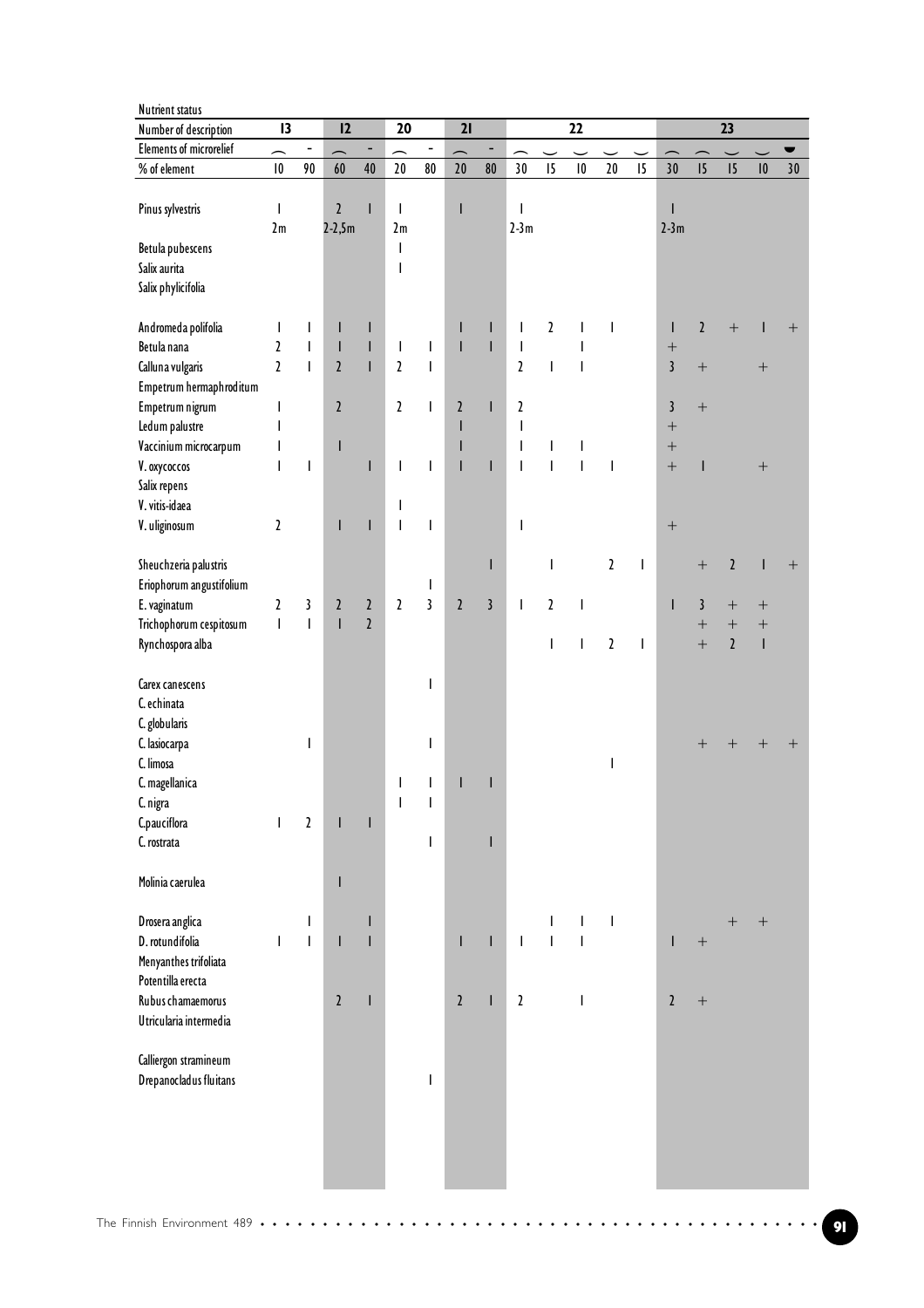| Nutrient status                |                          |                   |                          |                              |                                       |                              |                                                                                                                                                                                                                                                                                                                                                                                                                |                  |                          |               |                          |              |               |                  |                  |                          |                      |                    |
|--------------------------------|--------------------------|-------------------|--------------------------|------------------------------|---------------------------------------|------------------------------|----------------------------------------------------------------------------------------------------------------------------------------------------------------------------------------------------------------------------------------------------------------------------------------------------------------------------------------------------------------------------------------------------------------|------------------|--------------------------|---------------|--------------------------|--------------|---------------|------------------|------------------|--------------------------|----------------------|--------------------|
| Number of description          | $\overline{13}$          |                   | 12                       |                              | 20                                    |                              | 21                                                                                                                                                                                                                                                                                                                                                                                                             |                  |                          |               | 22                       |              |               |                  |                  | 23                       |                      |                    |
| <b>Elements of microrelief</b> | $\overline{\phantom{0}}$ | $\qquad \qquad -$ | $\overline{\phantom{0}}$ | $\qquad \qquad \blacksquare$ | $\overline{\phantom{0}}$              | $\qquad \qquad \blacksquare$ | $\overline{\phantom{0}}$                                                                                                                                                                                                                                                                                                                                                                                       | -                | $\overline{\phantom{1}}$ |               | $\overline{\phantom{0}}$ |              |               |                  |                  | $\overline{\phantom{0}}$ |                      |                    |
| % of element                   | $\vert 0$                | 90                | 60                       | 40                           | $20\,$                                | $80\,$                       | 20                                                                                                                                                                                                                                                                                                                                                                                                             | 80               | 30                       | 15            | $\vert 0 \vert$          | $20$         | 15            | 30               | 15               | 15                       | $\pmb{\mid} \pmb{0}$ | $30$               |
|                                |                          |                   |                          |                              |                                       |                              |                                                                                                                                                                                                                                                                                                                                                                                                                |                  |                          |               |                          |              |               |                  |                  |                          |                      |                    |
| Aulacomnium palustre           | I                        |                   |                          |                              |                                       |                              |                                                                                                                                                                                                                                                                                                                                                                                                                |                  |                          |               |                          |              |               |                  |                  |                          |                      |                    |
| Dicranum bergerii              |                          |                   |                          |                              |                                       |                              |                                                                                                                                                                                                                                                                                                                                                                                                                |                  |                          |               |                          |              |               |                  |                  |                          |                      |                    |
| Dicranum sp                    | I                        |                   |                          |                              |                                       |                              |                                                                                                                                                                                                                                                                                                                                                                                                                |                  |                          |               |                          |              |               |                  |                  |                          |                      |                    |
| Pleurozium schreberi           | I                        |                   |                          |                              |                                       |                              |                                                                                                                                                                                                                                                                                                                                                                                                                |                  |                          |               |                          |              |               | I                |                  |                          |                      |                    |
| Pohlia nutans                  |                          |                   |                          |                              |                                       |                              |                                                                                                                                                                                                                                                                                                                                                                                                                |                  |                          |               |                          |              |               |                  |                  |                          |                      |                    |
| Polytrichum commune            |                          |                   |                          |                              | $\mathsf{I}$                          |                              |                                                                                                                                                                                                                                                                                                                                                                                                                |                  | T                        |               |                          |              |               |                  |                  |                          |                      |                    |
| Polytrichum strictum           | T                        |                   | ı                        |                              | $\begin{array}{c} \hline \end{array}$ | $\mathbf{I}$                 | $\mathsf{I}$                                                                                                                                                                                                                                                                                                                                                                                                   |                  |                          |               |                          |              |               | $\mathsf{l}$     |                  |                          |                      |                    |
|                                |                          |                   |                          |                              |                                       |                              |                                                                                                                                                                                                                                                                                                                                                                                                                |                  |                          |               |                          |              |               |                  |                  |                          |                      |                    |
| Sphagnum angustifolium         | $\boldsymbol{+}$         |                   |                          |                              | 3                                     | 5                            | $\begin{array}{c} \rule{0pt}{2ex} \rule{0pt}{2ex} \rule{0pt}{2ex} \rule{0pt}{2ex} \rule{0pt}{2ex} \rule{0pt}{2ex} \rule{0pt}{2ex} \rule{0pt}{2ex} \rule{0pt}{2ex} \rule{0pt}{2ex} \rule{0pt}{2ex} \rule{0pt}{2ex} \rule{0pt}{2ex} \rule{0pt}{2ex} \rule{0pt}{2ex} \rule{0pt}{2ex} \rule{0pt}{2ex} \rule{0pt}{2ex} \rule{0pt}{2ex} \rule{0pt}{2ex} \rule{0pt}{2ex} \rule{0pt}{2ex} \rule{0pt}{2ex} \rule{0pt}{$ |                  |                          |               |                          |              |               |                  |                  |                          |                      |                    |
| S. balticum                    |                          |                   |                          | $\overline{\mathbf{r}}$      |                                       |                              |                                                                                                                                                                                                                                                                                                                                                                                                                | 5                |                          | 5             | 3                        | $\mathbf{2}$ |               |                  | 5                | $\boldsymbol{+}$         | $+$                  |                    |
| S. compactum                   |                          | 3                 |                          | $\mathbf{2}$                 |                                       |                              |                                                                                                                                                                                                                                                                                                                                                                                                                |                  |                          | $\ddot{}$     | $\ddot{+}$               |              |               |                  | $\overline{+}$   |                          | $\qquad \qquad +$    |                    |
| S. cuspidatum                  |                          |                   |                          |                              |                                       |                              |                                                                                                                                                                                                                                                                                                                                                                                                                |                  |                          |               |                          |              |               |                  |                  |                          |                      | $+$                |
| S. fallax                      |                          |                   |                          |                              |                                       |                              |                                                                                                                                                                                                                                                                                                                                                                                                                |                  |                          |               |                          |              |               |                  |                  |                          |                      |                    |
| S. fimbriatum                  |                          |                   |                          |                              |                                       | $\boldsymbol{+}$             |                                                                                                                                                                                                                                                                                                                                                                                                                |                  |                          |               |                          |              |               |                  |                  |                          |                      |                    |
| S. fuscum                      | 4                        |                   | $\overline{4}$           |                              |                                       |                              | 5                                                                                                                                                                                                                                                                                                                                                                                                              |                  | $\mathbf{3}$             |               |                          |              |               | $\mathbf{3}$     | $\! + \!$        |                          |                      |                    |
| S. lindbergii                  |                          |                   |                          |                              |                                       | $\mathbf{I}$                 |                                                                                                                                                                                                                                                                                                                                                                                                                | $\mathfrak{z}$   |                          |               |                          | $^{+}$       | $+$           |                  |                  |                          |                      | $\hspace{0.1mm} +$ |
| S. magellanicum                |                          |                   |                          |                              | $\overline{2}$                        | $\pm$                        | $\boldsymbol{\mathsf{I}}$                                                                                                                                                                                                                                                                                                                                                                                      | $\ddot{}$        | T                        | $\ddot{}$     |                          |              |               |                  |                  | $\! + \!$                |                      |                    |
| S. majus                       |                          | 2                 |                          |                              |                                       |                              |                                                                                                                                                                                                                                                                                                                                                                                                                |                  |                          |               |                          | 5            | $\mathfrak z$ |                  |                  | $\overline{5}$           | $\boldsymbol{+}$     | $+$                |
| S. molle                       |                          | $\mathsf{I}$      |                          |                              |                                       |                              |                                                                                                                                                                                                                                                                                                                                                                                                                |                  |                          |               |                          |              |               |                  |                  |                          |                      |                    |
| S. nemoreum                    | $\mathbf{2}$             |                   |                          |                              |                                       |                              |                                                                                                                                                                                                                                                                                                                                                                                                                |                  | I                        |               |                          |              |               | $\mathfrak{c}$   |                  |                          |                      |                    |
| S. papillosum                  |                          | 5                 |                          |                              |                                       |                              |                                                                                                                                                                                                                                                                                                                                                                                                                | I                |                          | I             | $\! + \!$                |              |               |                  | $\ddot{}$        | $\! + \!$                |                      |                    |
| S. pulchrum                    |                          |                   |                          |                              |                                       |                              |                                                                                                                                                                                                                                                                                                                                                                                                                |                  |                          |               |                          |              |               |                  |                  |                          |                      |                    |
| S. rubellum                    |                          |                   | $\overline{2}$           | $\mathfrak{z}$               |                                       |                              | $\mathbf{3}$                                                                                                                                                                                                                                                                                                                                                                                                   | $\boldsymbol{+}$ | $\mathbf{I}$             | $\bar{+}$     | $^{+}$                   |              |               |                  |                  |                          |                      |                    |
| S. russowii                    |                          |                   |                          |                              | 4                                     | $\boldsymbol{+}$             |                                                                                                                                                                                                                                                                                                                                                                                                                |                  |                          |               |                          |              |               |                  |                  |                          |                      |                    |
| S. tenellum                    |                          |                   |                          | $\mathbf{2}$                 |                                       |                              |                                                                                                                                                                                                                                                                                                                                                                                                                |                  |                          | $\mathfrak z$ | 5                        |              |               |                  | $\boldsymbol{+}$ |                          |                      |                    |
|                                |                          |                   |                          |                              |                                       |                              |                                                                                                                                                                                                                                                                                                                                                                                                                |                  |                          |               |                          |              |               |                  |                  |                          |                      |                    |
| Cephalozia sp                  |                          |                   |                          |                              |                                       |                              |                                                                                                                                                                                                                                                                                                                                                                                                                |                  | L                        | $\mathsf{I}$  |                          | $\mathbf{Z}$ | $\pmb{4}$     |                  | T                | $\overline{2}$           | $\mathbf{2}$         |                    |
| Hepaticae sp                   |                          |                   |                          |                              |                                       |                              |                                                                                                                                                                                                                                                                                                                                                                                                                |                  |                          |               |                          |              |               |                  |                  |                          |                      |                    |
| Mylia anomala                  |                          |                   |                          |                              |                                       |                              |                                                                                                                                                                                                                                                                                                                                                                                                                |                  | $\mathbf{I}$             | T             |                          |              |               | ı                |                  |                          |                      |                    |
|                                |                          |                   |                          |                              |                                       |                              |                                                                                                                                                                                                                                                                                                                                                                                                                |                  |                          |               |                          |              |               |                  |                  |                          |                      |                    |
| Cetraria ericetorum            |                          |                   |                          |                              |                                       |                              |                                                                                                                                                                                                                                                                                                                                                                                                                |                  |                          |               |                          |              |               |                  |                  |                          |                      |                    |
| Cetraria islandica             |                          |                   |                          |                              |                                       |                              |                                                                                                                                                                                                                                                                                                                                                                                                                |                  | I                        |               |                          |              |               |                  |                  |                          |                      |                    |
| Cladina alpestris              |                          |                   | $\mathsf{l}$             |                              |                                       |                              |                                                                                                                                                                                                                                                                                                                                                                                                                |                  | I                        |               |                          |              |               |                  |                  |                          |                      |                    |
| C. arbuscula                   |                          |                   | $\mathfrak z$            |                              |                                       |                              |                                                                                                                                                                                                                                                                                                                                                                                                                |                  | 3                        |               |                          |              |               | $\overline{2}$   |                  |                          |                      |                    |
| C. fimbriata                   |                          |                   |                          |                              |                                       |                              |                                                                                                                                                                                                                                                                                                                                                                                                                |                  |                          |               |                          |              |               |                  |                  |                          |                      |                    |
| C. mitis                       |                          |                   |                          |                              |                                       |                              |                                                                                                                                                                                                                                                                                                                                                                                                                |                  |                          |               |                          |              |               |                  |                  |                          |                      |                    |
| C. squamosa                    |                          |                   |                          |                              |                                       |                              |                                                                                                                                                                                                                                                                                                                                                                                                                |                  | T                        |               | $\boldsymbol{+}$         |              |               |                  |                  |                          |                      |                    |
| C. stygia                      | $\mathbf{2}$             |                   | $\mathbf{2}$             |                              |                                       |                              |                                                                                                                                                                                                                                                                                                                                                                                                                |                  | 3                        |               |                          |              |               | $\overline{3}$   |                  |                          |                      |                    |
| Cladonia coccifera             |                          |                   |                          |                              |                                       |                              |                                                                                                                                                                                                                                                                                                                                                                                                                |                  |                          |               |                          |              |               |                  |                  |                          |                      |                    |
| C. cornuta                     |                          |                   |                          |                              |                                       |                              |                                                                                                                                                                                                                                                                                                                                                                                                                |                  |                          |               |                          |              |               |                  |                  |                          |                      |                    |
| C. deformis                    |                          |                   |                          |                              |                                       |                              |                                                                                                                                                                                                                                                                                                                                                                                                                |                  |                          |               |                          |              |               |                  |                  |                          |                      |                    |
| C. gracilis                    |                          |                   |                          |                              |                                       |                              |                                                                                                                                                                                                                                                                                                                                                                                                                |                  |                          |               |                          |              |               | $\boldsymbol{+}$ |                  |                          |                      |                    |
| C. subfarina                   |                          |                   |                          |                              |                                       |                              |                                                                                                                                                                                                                                                                                                                                                                                                                |                  |                          |               |                          |              |               |                  |                  |                          |                      |                    |
| C. subfurcata                  |                          |                   |                          |                              |                                       |                              |                                                                                                                                                                                                                                                                                                                                                                                                                |                  |                          |               |                          |              |               |                  |                  |                          |                      |                    |
| C. sulfurina                   |                          |                   |                          |                              |                                       |                              |                                                                                                                                                                                                                                                                                                                                                                                                                |                  |                          |               |                          |              |               |                  |                  |                          |                      |                    |
| C. uncialis                    |                          |                   |                          |                              |                                       |                              |                                                                                                                                                                                                                                                                                                                                                                                                                |                  |                          |               |                          |              |               | $\boldsymbol{+}$ |                  |                          |                      |                    |
| Cladina spl                    | ı                        |                   |                          |                              |                                       |                              |                                                                                                                                                                                                                                                                                                                                                                                                                |                  |                          |               |                          |              |               |                  |                  |                          |                      |                    |
| sp 2                           |                          |                   |                          |                              |                                       |                              |                                                                                                                                                                                                                                                                                                                                                                                                                |                  |                          |               |                          |              |               |                  |                  |                          |                      |                    |
| Algae                          |                          |                   |                          |                              |                                       |                              |                                                                                                                                                                                                                                                                                                                                                                                                                |                  |                          |               |                          |              |               |                  |                  |                          |                      |                    |
|                                |                          |                   |                          |                              |                                       |                              |                                                                                                                                                                                                                                                                                                                                                                                                                |                  |                          |               |                          |              |               |                  |                  |                          |                      |                    |
|                                |                          |                   |                          |                              |                                       |                              |                                                                                                                                                                                                                                                                                                                                                                                                                |                  |                          |               |                          |              |               |                  |                  |                          |                      |                    |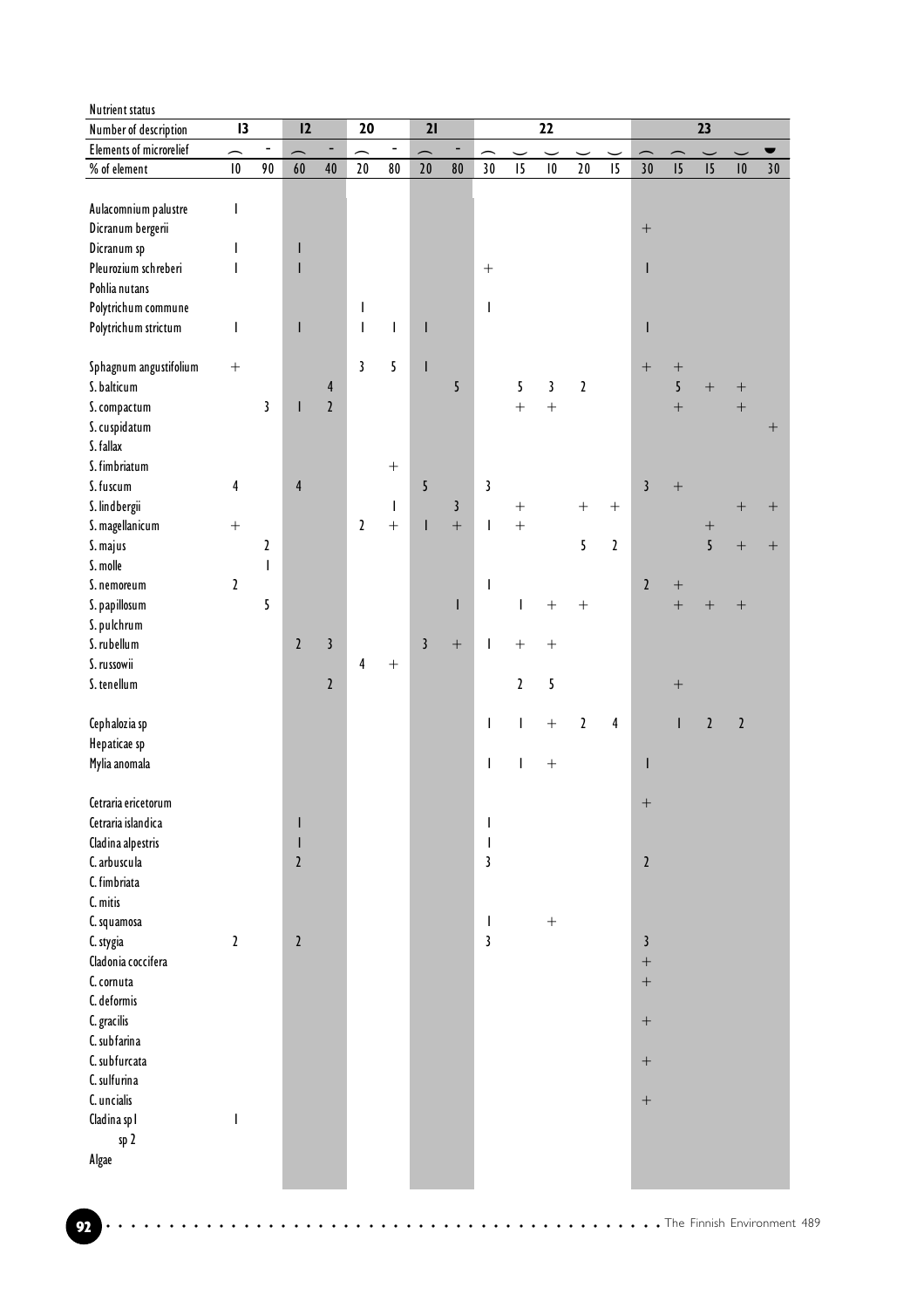| <b>Nutrient status</b>                          |                          |                          |                         |                          |              |                         |                          |               |                         |                    |                      |        |  |
|-------------------------------------------------|--------------------------|--------------------------|-------------------------|--------------------------|--------------|-------------------------|--------------------------|---------------|-------------------------|--------------------|----------------------|--------|--|
| Number of description                           | 24                       |                          |                         | 25                       |              |                         | 26                       |               |                         | 27                 |                      |        |  |
| <b>Elements of microrelief</b>                  | $\overline{\phantom{1}}$ |                          |                         | $\overline{\phantom{0}}$ |              |                         | $\overline{\phantom{0}}$ |               |                         | ÷                  |                      |        |  |
| $\%$ of element                                 | 20                       | 80                       | 15                      | $70\,$                   | 15           | $\overline{\mathbf{0}}$ | 40                       | 50            | 20                      | 30                 | $\pmb{\mid} \pmb{0}$ | 40     |  |
| Pinus sylvestris                                | I                        |                          | I                       |                          |              |                         |                          |               | I<br>$2-3m$             |                    |                      |        |  |
| Betula pubescens                                | 3m                       |                          |                         |                          |              |                         |                          |               |                         |                    |                      |        |  |
| Salix aurita                                    |                          |                          |                         |                          |              |                         |                          |               |                         |                    |                      |        |  |
| Salix phylicifolia                              |                          |                          |                         |                          |              |                         |                          |               |                         |                    |                      |        |  |
|                                                 |                          |                          |                         |                          |              |                         |                          |               |                         |                    |                      |        |  |
| Andromeda polifolia                             | I                        | T                        | T                       | I                        |              | $\mathfrak{p}$          | $\mathbf{z}$             | I             | I                       | $\mathbf{Z}$       | $^{+}$               | $^+$   |  |
| Betula nana                                     | $\overline{\mathbf{c}}$  |                          | I                       |                          |              | $\overline{1}$          | T                        |               | T                       | $^{+}$             |                      |        |  |
| Calluna vulgaris                                | $\overline{\mathbf{c}}$  |                          | $\overline{2}$          |                          |              |                         |                          |               | $\overline{\mathbf{3}}$ | $^{+}$             |                      |        |  |
| Empetrum hermaphroditum                         |                          |                          |                         |                          |              |                         |                          |               |                         |                    |                      |        |  |
| Empetrum nigrum                                 | 3                        |                          | 3                       |                          |              | $\mathbf{2}$            |                          |               | $\overline{\mathbf{3}}$ | $+$                |                      |        |  |
| Ledum palustre                                  | I                        |                          | I                       |                          |              |                         |                          |               | $\boldsymbol{+}$        |                    |                      |        |  |
| Vaccinium microcarpum                           | I                        | T                        | I                       |                          |              |                         |                          |               | $\boldsymbol{+}$        |                    |                      |        |  |
| V. oxycoccos                                    | I                        | $\overline{\phantom{a}}$ | $\mathsf{I}$            | I                        |              | I                       | T                        |               |                         |                    |                      |        |  |
| Salix repens                                    |                          |                          |                         |                          |              |                         |                          |               |                         |                    |                      |        |  |
| V. vitis-idaea                                  |                          |                          |                         |                          |              |                         |                          |               |                         |                    |                      |        |  |
| V. uliginosum                                   | I                        |                          | I                       |                          |              | I                       |                          |               | $\boldsymbol{+}$        |                    |                      |        |  |
|                                                 |                          |                          |                         |                          |              |                         |                          |               |                         |                    |                      |        |  |
| Sheuchzeria palustris                           |                          | I                        |                         |                          | $\sqrt{2}$   |                         |                          | I             |                         | $^{+}$             | $\mathfrak z$        | $^{+}$ |  |
| Eriophorum angustifolium                        |                          |                          |                         |                          |              |                         |                          |               |                         |                    |                      |        |  |
| E. vaginatum                                    | $\mathfrak z$            | $\mathfrak z$            | $\overline{2}$          | $\overline{3}$           | $\mathsf{I}$ | I                       | $\mathbf{3}$             | $\mathfrak z$ | $+$                     | $\mathbf{Z}$       | $^{+}$               |        |  |
| Trichophorum cespitosum                         | I                        | $\overline{\phantom{a}}$ |                         |                          |              |                         |                          |               | $\boldsymbol{+}$        | $^{+}$             |                      |        |  |
| Rynchospora alba                                |                          | T                        |                         |                          |              |                         |                          |               |                         |                    |                      |        |  |
|                                                 |                          |                          |                         |                          |              |                         |                          |               |                         | I                  | $\mathsf I$          |        |  |
| Carex canescens                                 |                          |                          |                         |                          |              |                         |                          |               |                         |                    |                      |        |  |
| C. echinata                                     |                          |                          |                         |                          |              |                         |                          |               |                         |                    |                      |        |  |
| C. globularis                                   |                          |                          |                         |                          |              |                         |                          |               |                         |                    |                      |        |  |
| C. lasiocarpa                                   |                          |                          |                         |                          |              |                         |                          |               |                         |                    |                      |        |  |
| C. limosa                                       |                          | I                        |                         |                          |              |                         |                          | $\mathfrak z$ |                         | $\hspace{0.1mm} +$ | $\pm$                | $\pm$  |  |
| C. magellanica                                  |                          |                          |                         |                          |              |                         |                          |               |                         |                    |                      |        |  |
| C. nigra                                        |                          |                          |                         |                          |              |                         |                          |               |                         |                    |                      |        |  |
| C.pauciflora                                    |                          |                          |                         |                          |              |                         |                          |               |                         |                    |                      |        |  |
| C. rostrata                                     |                          |                          |                         |                          |              |                         |                          | I             |                         |                    |                      |        |  |
|                                                 |                          |                          |                         |                          |              |                         |                          |               |                         |                    |                      |        |  |
| Molinia caerulea                                |                          |                          |                         |                          |              |                         |                          |               |                         |                    |                      |        |  |
|                                                 |                          |                          |                         |                          |              |                         |                          |               |                         |                    |                      |        |  |
| Drosera anglica                                 |                          | T                        |                         |                          |              |                         |                          | T             |                         | $\mathrm{+}$       | ı                    |        |  |
| D. rotundifolia                                 | T                        | $\mathbf{I}$             | $\mathsf{I}$            | ı                        |              | I                       | $\mathsf{I}$             |               | $+$                     | $^{+}$             |                      |        |  |
| Menyanthes trifoliata                           |                          |                          |                         |                          |              |                         |                          |               |                         |                    |                      |        |  |
| Potentilla erecta                               |                          |                          |                         |                          |              |                         |                          |               |                         |                    |                      |        |  |
| Rubus chamaemorus                               | $\mathfrak z$            |                          | $\overline{\mathbf{r}}$ | T                        |              | $\mathbf{2}$            | $\overline{\phantom{a}}$ |               | $\mathbf{3}$            | $^{+}$             |                      |        |  |
| Utricularia intermedia                          |                          |                          |                         |                          |              |                         |                          |               |                         |                    |                      |        |  |
|                                                 |                          |                          |                         |                          |              |                         |                          |               |                         |                    |                      |        |  |
| Calliergon stramineum<br>Drepanocladus fluitans |                          |                          |                         |                          |              |                         |                          |               |                         |                    |                      |        |  |
|                                                 |                          |                          |                         |                          |              |                         |                          |               |                         |                    |                      |        |  |
|                                                 |                          |                          |                         |                          |              |                         |                          |               |                         |                    |                      |        |  |
|                                                 |                          |                          |                         |                          |              |                         |                          |               |                         |                    |                      |        |  |
|                                                 |                          |                          |                         |                          |              |                         |                          |               |                         |                    |                      |        |  |
|                                                 |                          |                          |                         |                          |              |                         |                          |               |                         |                    |                      |        |  |
|                                                 |                          |                          |                         |                          |              |                         |                          |               |                         |                    |                      |        |  |